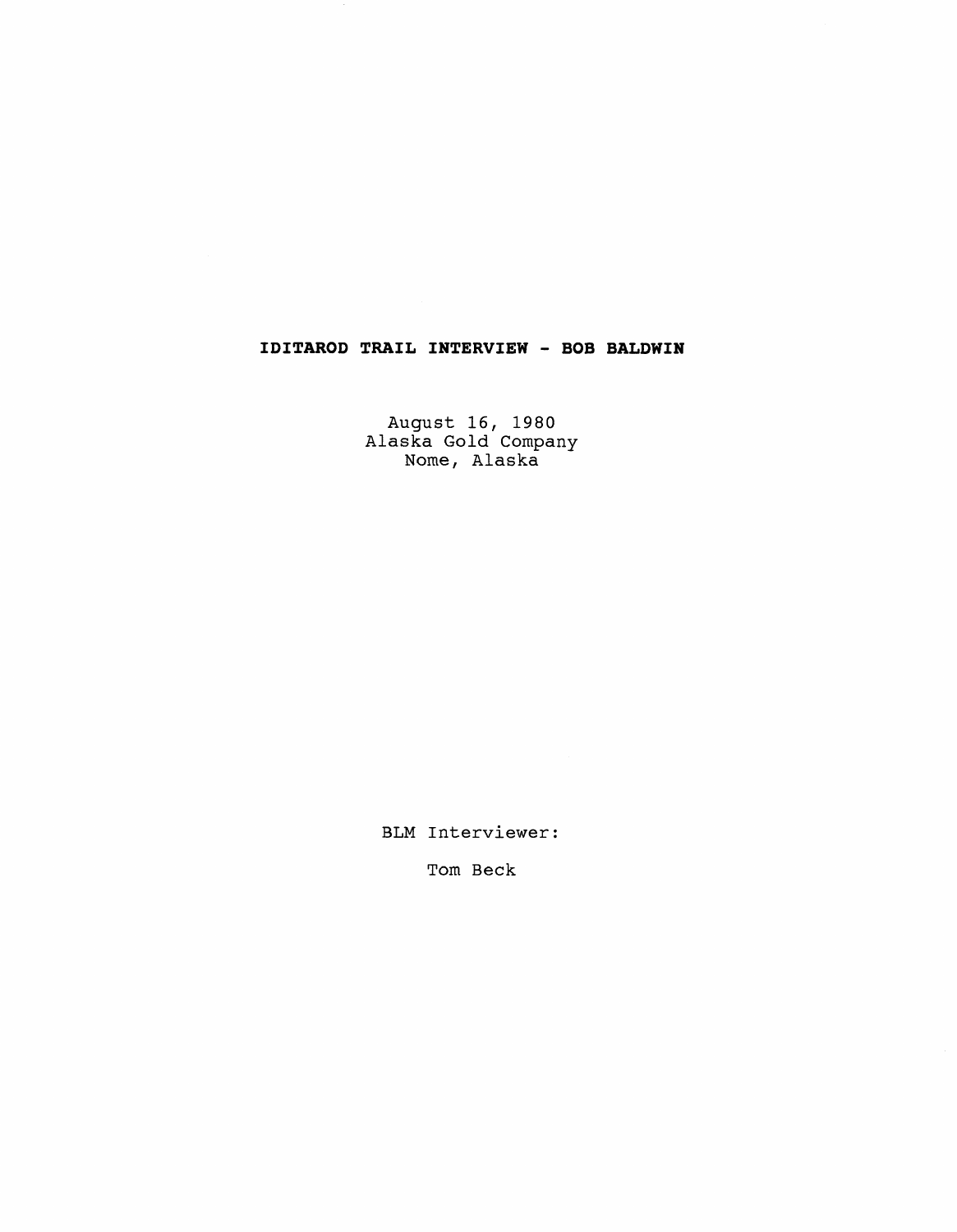## **AUGUST 16, 1980** - **BOB BALDWIN**

## **INTRODUCTION**

INTERVIEWER: ..... Historic Trail interview with Bob Baldwin of Nome, Alaska. The interview was conducted at the Alaska Gold Company on August 16th, 1980. The interview was conducted for the Bureau of Land Management by Tom Beck.

Bob Baldwin is the son of Reverend Baldwin, the first Methodist missionary to the Nome area. Reverend Baldwin came to the Nome area on his honeymoon in 1909. He started an orphanage at Sinook, Alaska, 26 miles west of Nome in 1909 and later moved the mission to Nome in 1912. In addition to a children's orphanage, Reverend Baldwin was also the head of the Eskimo Church and the Methodist Hospital.

The Methodist Church acquired the roadhouse, the Cape Nome Roadhouse, around 1920. It was used in the summers as a children's retreat from June until September. In the winters it was used as a roadhouse and run by an old German sea captain, Cap Schriner, for the Methodist mission. In the late 1920s the mission in Nome was closed, and the roadhouse was disposed of.

Bob Baldwin was born in Nome and his lived all of his life here, except for a brief period in Fairbanks. He started with the Hammond Company, a division of U.S. Smelting Company, in 1935. In 1974, the company's name was changed to the Alaska Gold Company, and it was formed as a separate company.

More information about the Cape Nome Roadhouse can be found in the Iditarod National Historic Trail interview with Bonnie Hahn, conducted on August 4th, 1980.

(Off record at Log No. 0186) (On record at Log No. 0189)

## **INTERVIEW**

| A | missionary here for the Women's Division of the             |
|---|-------------------------------------------------------------|
|   | Methodist Church. And they'd started an orphanage at Sinook |
|   | in 1909, and then it was moved to Nome in 1912.             |
|   |                                                             |

- Q And where's Sinook?
- $\boldsymbol{A}$ Twenty-six miles west of here.
- Q Oh. Okay.
- At the mouth of the Sinrock River. And there were quite a  $\mathbf{A}$ few orphans around due to different white man's diseases, and then there were -- we had that epidemic of 1918, and there were quite a few hundred died of the disease in this area and up the coast. So..... area and up the coast.
- Was that small pox, or do you know? Q

 $\overline{A}$ That was dipth- -- no, that was the flu.

- Yeah. The orphanage they had in Nome, I would  $\mathbf{A}$ say they had a maximum of 40 children. When I remember it, that would have been in the -- say, the '20s, there probably were 20, 25 children there.
- Did your father come up to -- was he the first Methodist Q missionary here?

 $\overline{O}$ Oh, was it?<br>1918, yeah.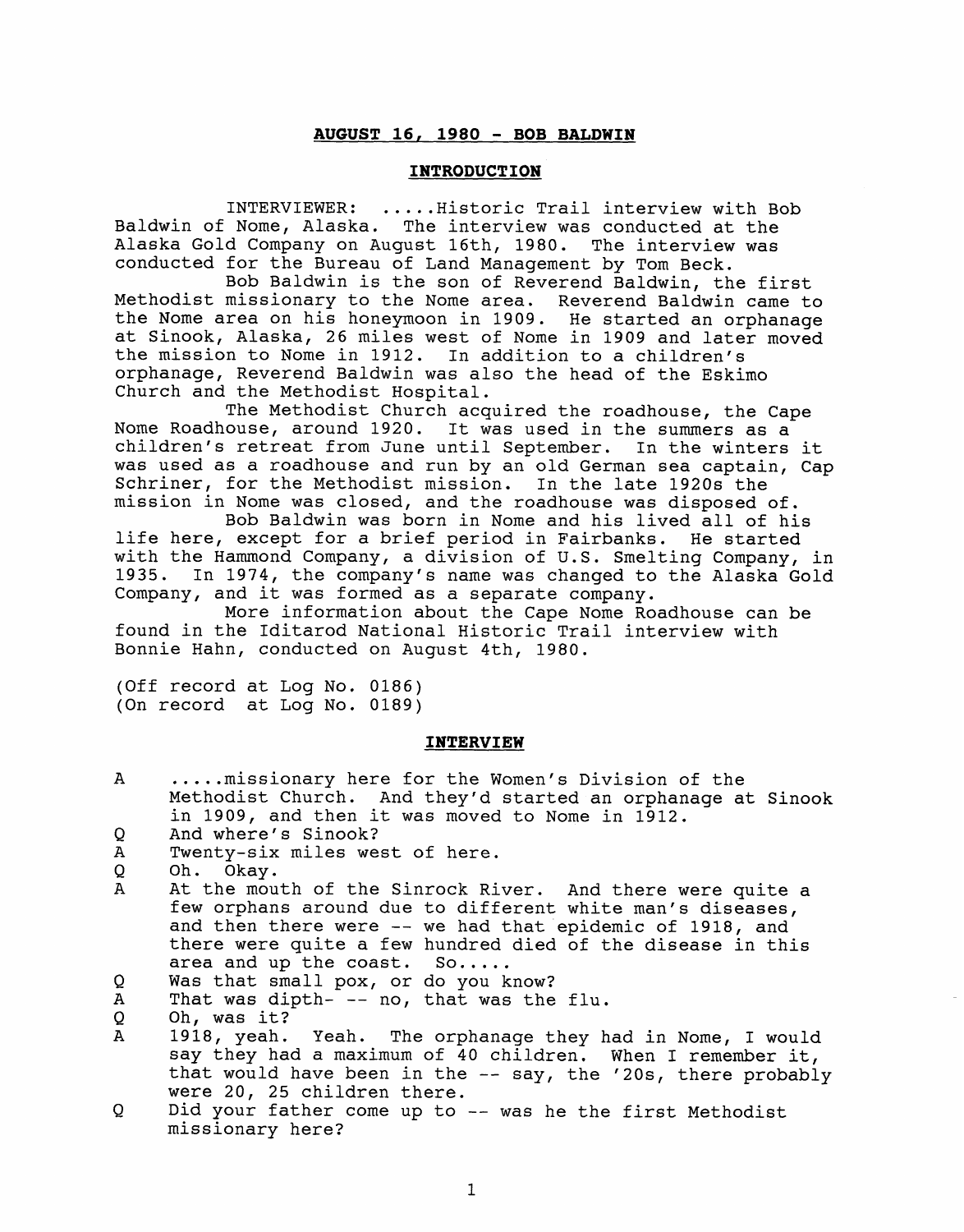A Yes. Yes.

 $\mathbf{A}$ 

So he started the mission? Q

> He started the mission, and then the women's division also had a hospital here, so he was in charge of the orphanage, the Eskimo church and the hospital. The Cape Nome Roadhouse, just when they acquired that, I don't know, but I would say very close to 1920 because I couldn't have been more than five, my first recollection of the roadhouse. Normally after school was out, all the children would go down to the Cape. Quite often you'd have to wait for the road to open. I remember one time we went down by a Coast Guard cutter because there was a delay in opening the road.

> And the roadhouse was used as a summer camp. They'd stay down there until, say, the first part of September when school started, and then they'd move them all back. And in the wintertime it would be used as a roadhouse. We had an old German sea captain, Cap Schriner. He'd done quite a bid of mining up in the Candle area. He moved down to Nome in the early '20s. And he would take care of the roadhouse in the wintertime.

- Q It was actually then owed by the mission?
- $\mathbf{A}$ Yes. Yes.
- $\overline{Q}$ And he would sort of -- he would run it for the mission?<br>Right. There weren't too many -- there wasn't too much
- $\mathbf{A}$ There weren't too many  $--$  there wasn't too much traffic at that time between here and down the coast. Oh. O
- Α The mail team would come through once a week, and other than that, there'd just be very few travellers along the route.
- This was in the '20s?<br>This was in the '20s. O
- $\mathbf{A}$ I was trying to remember when it disposed of, but it must have been in the very late '20s or the early '30s. The mission was closed in the late '206, and then the roadhouse was disposed of. But the name of the man that bought it, I've been trying to think of it, and I don't know.
- O. All right. Does the name Frank Martin -- does that ring a bell at all? I was talking to, I think Pete Curran, and he mentioned that it might have been a man by the name of Frank Martin, or something like that, bought it and then sold it
- to the CAA, I guess it was eventually sold to.<br>Yeah. They -- the CAA had it during the war.  $\mathbf{A}$ They -- the CAA had it during the war, but yeah, I knew Frank Martin. He was a fur trader up here. He might have been involved in it, but I was pretty sure it was a fellow by the name of Sparrow or -- it was about the time there was quite a bit of interest in mink mining.
- So in the late '20s, early '30s? Q
- $\mathbf{A}$ Yeah.
- Do you know when it was built or any of the history about Q this place?
- No, I don't. No, I don't. But it must have been built, I  $\mathbf{A}$ would say, in the very early 1900s because there was, you know, after the gold rush there was considerable travel between -- mostly between Council and Nome.....<br>Mm hmm (affirmative).
- Q
- .....and all up into Nome. And that was the only -- the A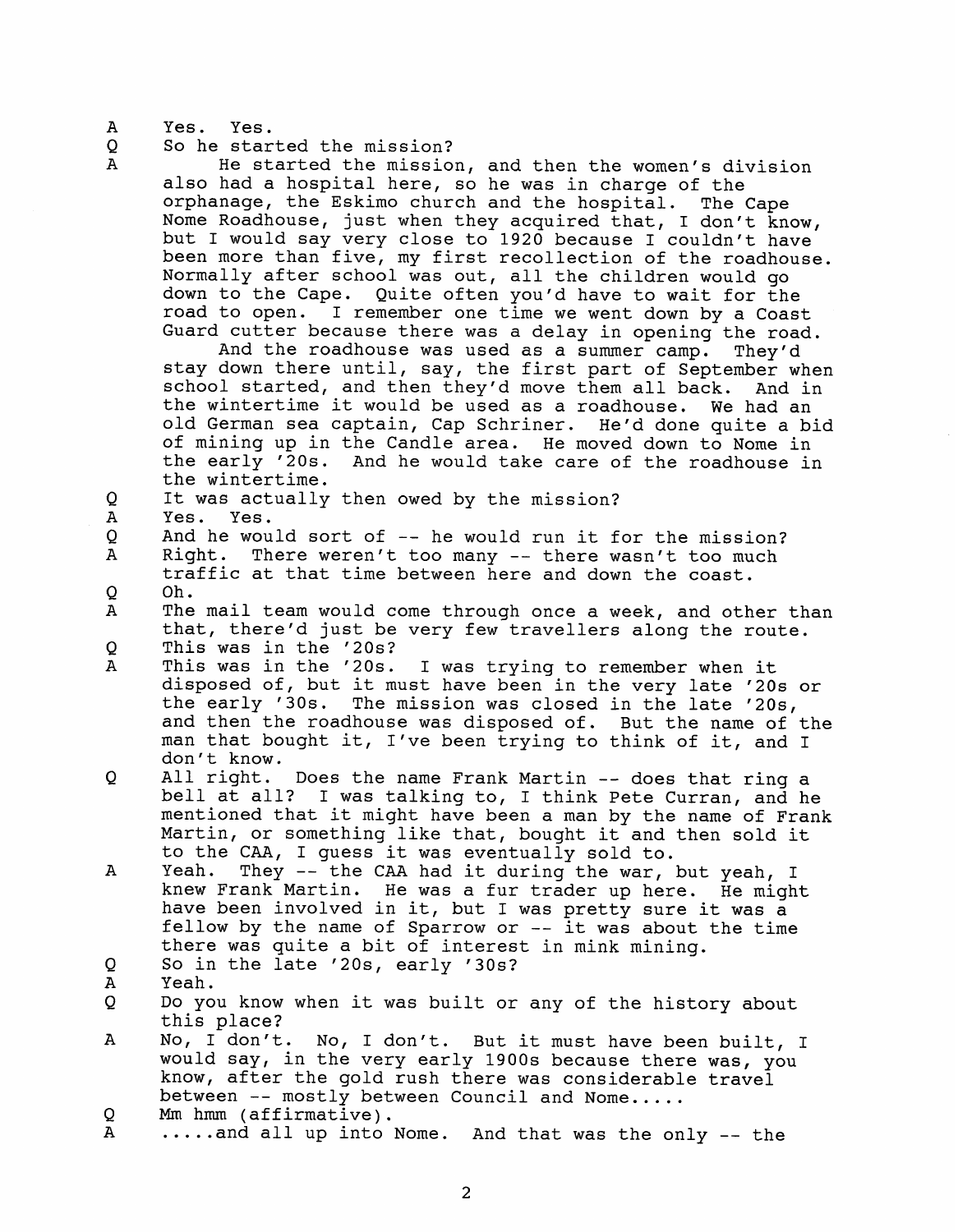only methods of travel was by dog team or horse team and boat. Hmm. Did you -- do you remember the roadhouse going up or Q were you still pretty young then? No, I remember the roadhouse, yes. It's been changed quite A a bit. Mm hmm (affirmative). Q The FAA, or CAA, changed it an awful lot. I can remember --<br>you've been done there? Α Q Yeah. I.....  $\mathbf{A}$ You know, you're sitting in the front room, on the west wall it's all blanked off now. That's where the FAA had quite a bit of equipment. They blanked off the windows there. But there was a long window on that wall and you could sit at the table and look out at the Cape. And -- well, in those days there was just so many cars, you know, that I can remember sitting there, you look up there and see a car come down, and just as soon as it came into sight you knew he was coming. Hmm. Was the upstairs pretty much the same? Q No, the upstairs -- they've changed the stairway too. The  $\mathbf{A}$ stairway took off from the living room, or the front room. It went up, and then to the right -- there was a door to the right and it dropped down. It was kind of a -- there was a great big long room. Now that was the girls' dormitory -- it was the girls' bedroom. And up the stairs to the left, the front half or the front three-quarters, was the boys' dormitory. It was just one big room. And then on the north wall there was -- I think there were three rooms. Did they have that dog stables there and.....<br>Yeah, they had  $-$  it was mainly horse stables. Q A Horse stables? Q  $\mathbf{A}$ But they'd always have dogs in there too, yes, but I think at that time there were probably stalls for, oh, maybe a dozen horses. Q Was there a lot of horse travel at that time in the.....<br>Yes, there was a quite in the summertime, yes.  $\mathbf{A}$ Q **Mm** hmm (affirmative). Α Yes. Between Nome and Cape Nome and down. .... Between Nome and mainly Solomon. Q Α  $\mathsf{O}$ Mm hmm (affirmative). That was quite a mining town and everything was traded Α either by coastal boat or by horse team. What do they do with the kids down there? Did they take Q them hiking or what did they do down there? Well, in those days kids knew how to play without being  $\mathbf{A}$ taught how like they are nowadays. No, we'd just roam up and down the beach. We'd go swimming, we'd go out hiking the hills, going out picking berries.....<br>Mm hmm (affirmative).<br>....in the fall. Q Α Q It's a nice spot down there. A Then there was always wood to saw. That was before you had you chainsaws, and you'd do it with your six-foot or eight-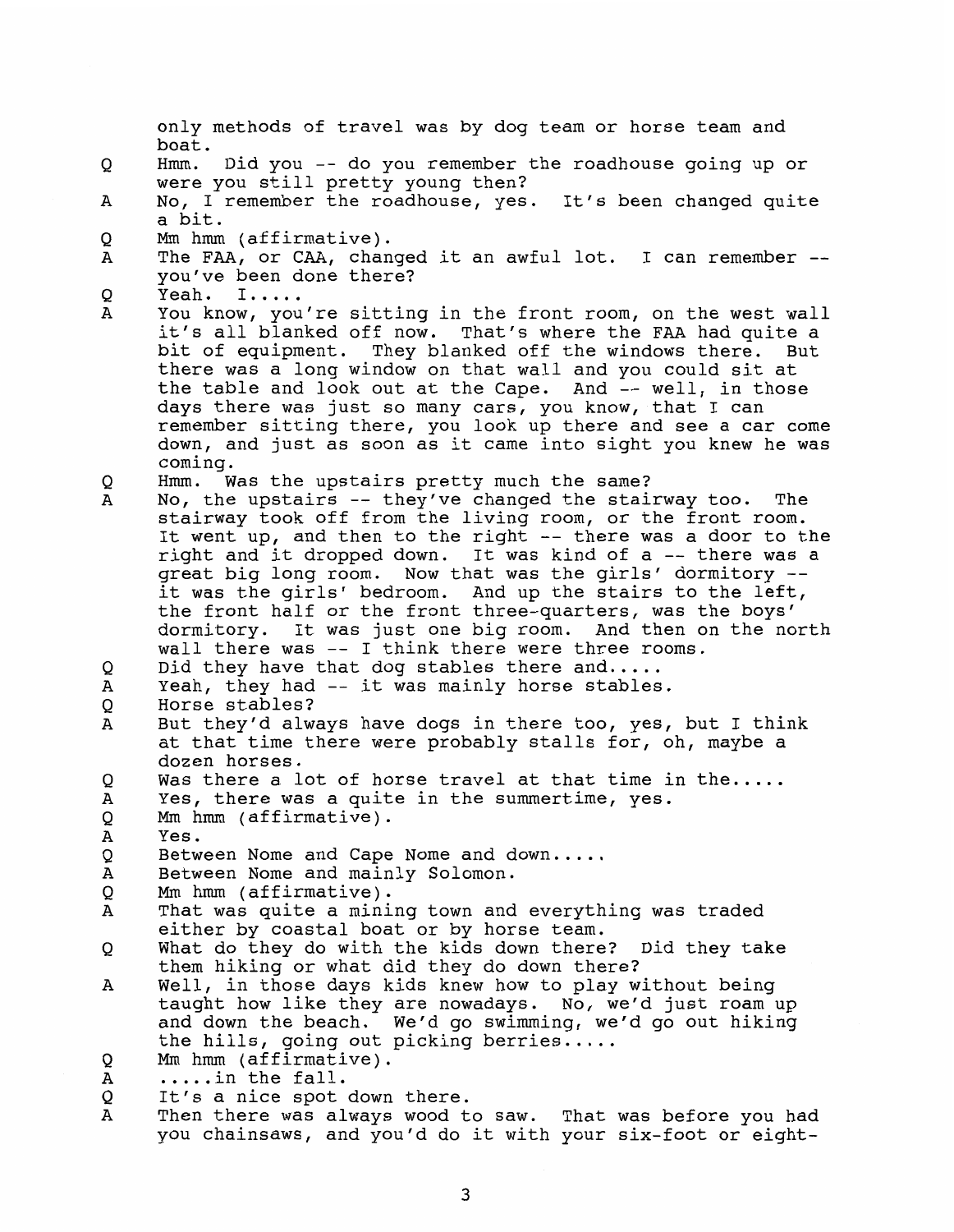foot saws, you know, (indiscernible). You had to split your wood. Q (Indiscernible.) Yeah, yeah. That was the only fuel we used, was wood.  $\Delta$ Communications -- we had a telephone. We had a party line, which everybody had a different ring, and everybody listened in. Yeah. 0  $\mathbf{A}$ Yeah, I can remember Cap Schriner listening in once. There was a telephone call from Nome to Safety, to the Safety roadhouse. He listened in. Somebody up here was telling Charlie Dalquist that there was a revenue agent on the road down there. Cap Schriner didn't say anything until, oh, some time later, but I notice that when this car drove by with a stranger in it, he called up Charlie, told him, 'Well, he's going to be there within an hour.' Charlie had quite a reputation for making home brew. That's what I hear. Did you know him or.....<br>Oh, yes. Oh, yes. Q  $\overline{A}$ Oh, yes. He ran the Safety roadhouse?  $\overline{O}$  $\mathbf{A}$ He ran the Safety roadhouse.  $\overline{Q}$ And the ferry?  $\overline{A}$ And the ferry. His daughter used to be the captain on the tugboat sometimes, pulling the ferry across. She's in town.  $\overline{O}$ Yeah, Mamie. Mamie, yeah. One thing I saw they did away with down at  $\mathbf{A}$ Safety was that wireless tower. Q Yeah. When was that removed, do you remember? No, I don't. It -- I'd say in the '50s or '60s. It was a  $\mathbf{A}$ tall tower. It must have been -- well, it must have been at least three feet around the (indiscernible).  $\circ$ Was it? I mean, in diameter.  $\overline{A}$ Q How long did Charlie run that roadhouse there, do you know?  $\mathbf{A}$ Oh, I'd say until the time he died, I mean, he lived down there. O Yeah. Of course there wasn't much.....  $\overline{A}$  $\overline{O}$ Yeah. ..... business in those late years.  $\mathbf{A}$ Right. Oh, was that in the '50s when he died? Q  $\mathbf{A}$ '50s or '40s, yeah. Q When was that -- the ferry landing on this side, you know, is that where the bridge is now pretty much?  $\mathbf{A}$ Yeah, pretty much so, yes. How much did they charge, do you recall, to go across there? O  $\mathbf{A}$ No, I don't. I don't. That used to be quite a drive. I don't know. I drove down there -- drove down to Solomon. And to drive to Solomon and back again, it was a **day's**  Is that right? Q A You drive to the Cape. That stretch wasn't too bad. Then you'd keep on going for, oh, maybe three miles, and then the road just started getting bad. You'll see that sand spit it

just sand with a thin layer of tundra. The road commission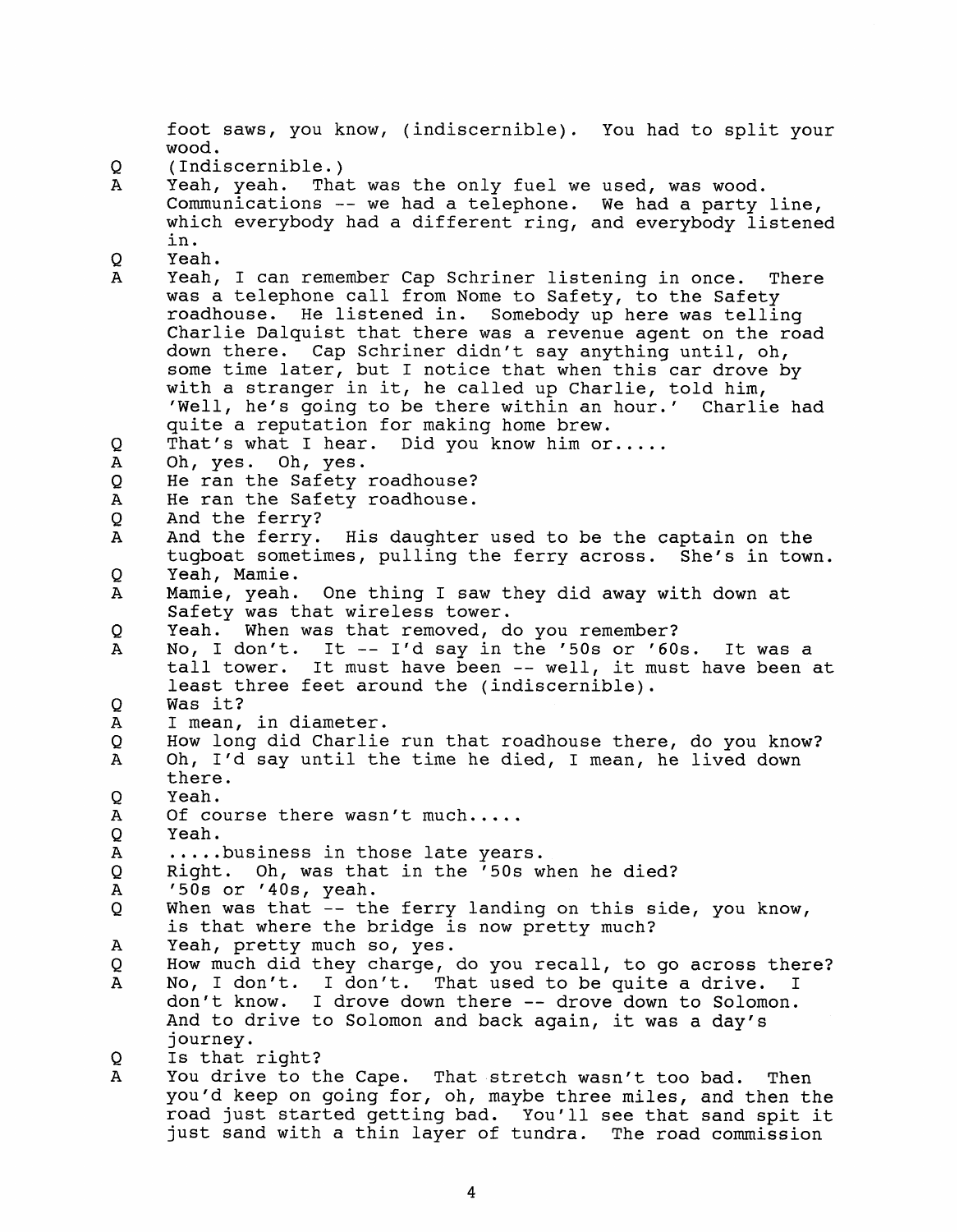didn't maintain it very well, and it would have been a long haul to take gravel in there. So there'd be trails leading every which way, and you'd pick out the one you thought looked the best and you'd go for a mile and there'd be a sand trap in front of you and you'd have to make your own course around that.  $\circ$ Hmm.<br>Then you get the ferry. You might have to wait half an  $\overline{A}$ hour, an hour before Charlie would come down and take you across, or he might have been -- be on the other side. And then the road from Safety to Solomon River, it was the same condition along that spit. Q Was there gas available down there in the winter -- Solomon or anywhere? Oh, I think you could have gotten gas, yes. They wouldn't  $\mathbf{A}$ have had a gas station. They would have had it in 5-gallon cans.  $\circ$ Did your father -- what did he do then when the mission - was the mission closed? A Yes, the mission was closed in the late '20s. He just retired, I mean, he was ill. Where did he come up from?  $\mathsf{O}$ He come from New York state. My mother came from Boston.  $\overline{A}$ They came up on their honeymoon.  $\Omega$ Hmm.<br>When I think back at what brave soles they were in those  $\mathbf{A}$ days, you know, nowadays you come up here on your honeymoon and you don't like it or your wife doesn't like it and you hop the next plane. Well, it'd probably be a lot fewer people around if they had Q planes in those days because.....<br>Oh, yeah.<br>.....they had to stick it out. Was he assigned up here or. Α  $\overline{O}$ did they just come up voluntarily or -- do you know how that worked? Well, he was interested in  $-$  became interested in Alaska  $-$ - when they were going together, they worked  $-$  see, they  $\mathbf{A}$ worked down in Martha's Vineyard in.....<br>Hmm. Q. ..... some of the resorts there. I think Dad was working in  $\mathbf{A}$ the kitchen and my mother was working as a maid or something between the school years. That's where they became acquainted. And they used to go to these, what, (indiscernible)? O Mm hmm (affirmative). A And one of the speakers was Reverend -- I can't think of his name. He started Jesse Lee Home down at Unalaska. He started Jesse Lee Home down at Unalaska. Q Mm hmm (affirmative).  $\mathbf{A}$ And they talked with him and learned all about Alaska and they became interested in coming up and doing work among the Eskimos, so they asked for this assignment -- an assignment in Alaska. They were given Sinook.  $\circ$ When did they move from Sinook to Nome?  $\mathsf{A}$ 1912.  $\circ$ And they got here in about 1909, you said?